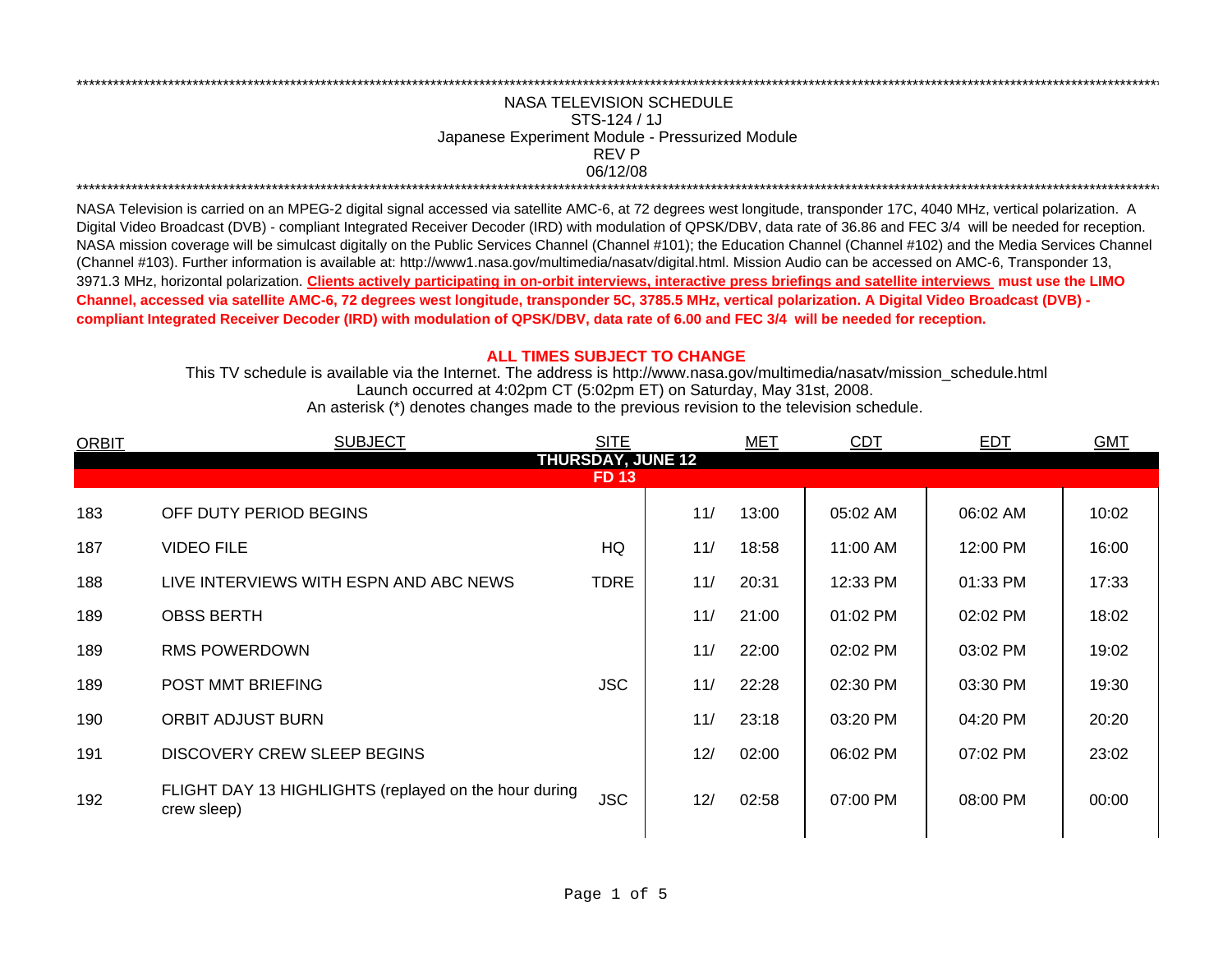| <b>ORBIT</b>                           | <b>SUBJECT</b>                                                       | <b>SITE</b>           |     | <b>MET</b> | CDT      | <b>EDT</b> | <b>GMT</b> |  |
|----------------------------------------|----------------------------------------------------------------------|-----------------------|-----|------------|----------|------------|------------|--|
| <b>FRIDAY, JUNE 13</b><br><b>FD 14</b> |                                                                      |                       |     |            |          |            |            |  |
| 197                                    | DISCOVERY CREW WAKE UP (begins FD 14)                                |                       | 12/ | 10:00      | 02:02 AM | 03:02 AM   | 07:02      |  |
| 199                                    | <b>CABIN STOWAGE BEGINS</b>                                          |                       | 12/ | 13:05      | 05:07 AM | 06:07 AM   | 10:07      |  |
| 199                                    | <b>FCS CHECKOUT</b>                                                  |                       | 12/ | 13:35      | 05:37 AM | 06:37 AM   | 10:37      |  |
| 200                                    | <b>RCS HOT-FIRE TEST</b>                                             |                       | 12/ | 14:45      | 06:47 AM | 07:47 AM   | 11:47      |  |
| 201                                    | * CREW DEORBIT PREPARATION BRIEFING                                  |                       | 12/ | 17:20      | 09:22 AM | 10:22 AM   | 14:22      |  |
| 202                                    | LIVE INTERVIEWS WITH CBS NEWS, WCBS RADIO,<br>AND WINS RADIO         | <b>TDRE</b>           | 12/ | 18:50      | 10:52 AM | 11:52 AM   | 15:52      |  |
| 203                                    | <b>VIDEO FILE</b>                                                    | HQ                    | 12/ | 19:28      | 11:30 AM | 12:30 PM   | 16:30      |  |
| 204                                    | REISMAN'S RECUMBENT SEAT SET UP                                      |                       | 12/ | 20:55      | 12:57 PM | 01:57 PM   | 17:57      |  |
| 204                                    | <b>MISSION STATUS BRIEFING</b>                                       | <b>JSC</b>            | 12/ | 20:58      | 01:00 PM | 02:00 PM   | 18:00      |  |
| 204                                    | MARS PHOENIX LANDER BRIEFING                                         | JPL/<br>Tucson,<br>AZ | 12/ | 21:58      | 02:00 PM | 03:00 PM   | 19:00      |  |
| 205                                    | KU-BAND ANTENNA STOWAGE                                              |                       | 12/ | 22:00      | 02:02 PM | 03:02 PM   | 19:02      |  |
| 207                                    | <b>DISCOVERY CREW SLEEP BEGINS</b>                                   |                       | 13/ | 01:30      | 05:32 PM | 06:32 PM   | 22:32      |  |
| 207                                    | FLIGHT DAY 14 HIGHLIGHTS (replayed on the hour during<br>crew sleep) | <b>JSC</b>            | 13/ | 01:58      | 06:00 PM | 07:00 PM   | 23:00      |  |
|                                        |                                                                      |                       |     |            |          |            |            |  |
|                                        |                                                                      |                       |     |            |          |            |            |  |
|                                        |                                                                      |                       |     |            |          |            |            |  |
|                                        |                                                                      |                       |     |            |          |            |            |  |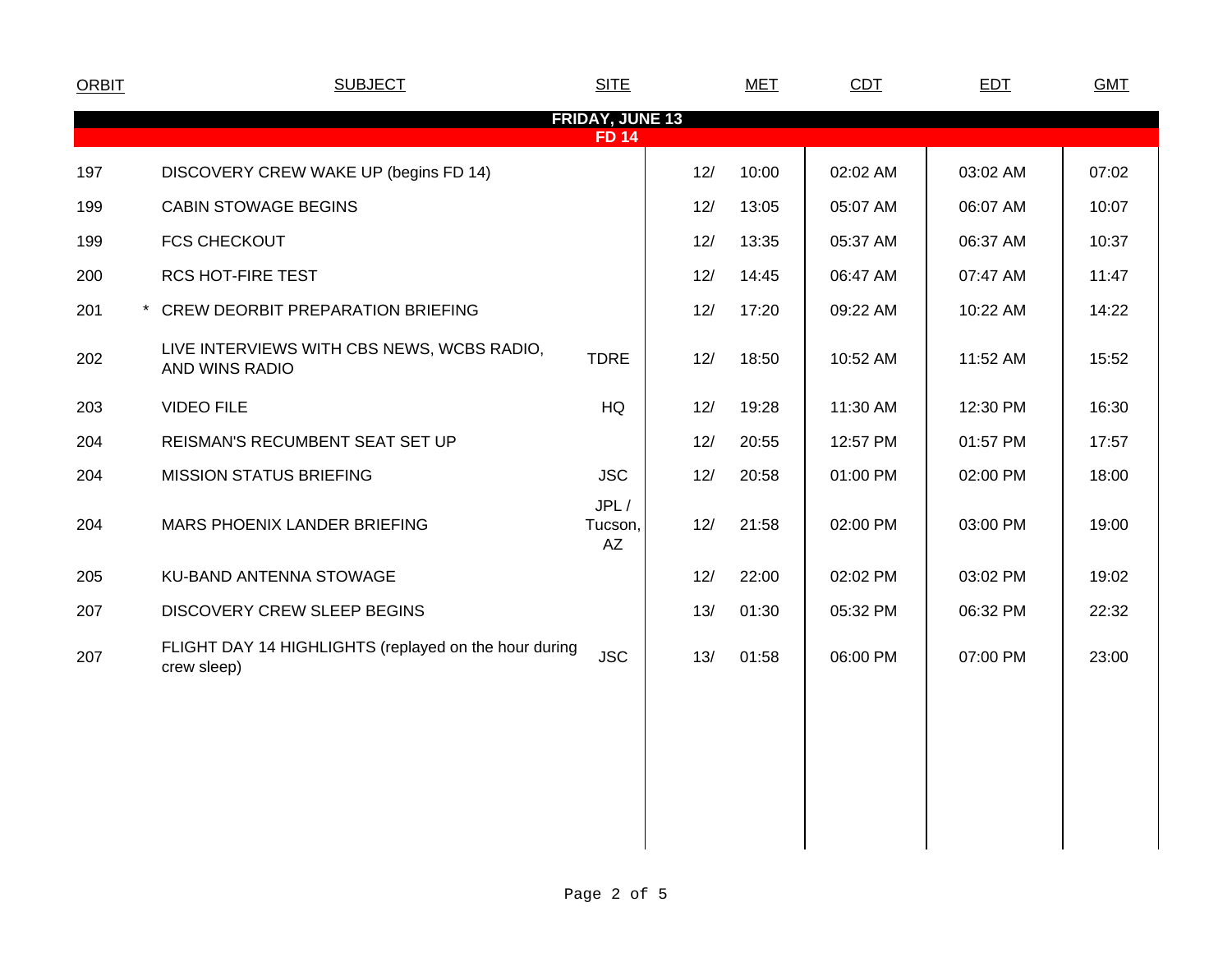| <b>ORBIT</b> | <b>SUBJECT</b>                                                                              | <b>SITE</b>                              |     | <b>MET</b> | <b>CDT</b>        | <b>EDT</b> | <b>GMT</b> |
|--------------|---------------------------------------------------------------------------------------------|------------------------------------------|-----|------------|-------------------|------------|------------|
|              |                                                                                             |                                          |     |            |                   |            |            |
|              |                                                                                             | <b>SATURDAY, JUNE 14</b><br><b>FD 15</b> |     |            |                   |            |            |
| 212          | DISCOVERY CREW WAKE UP (begins FD 15)                                                       |                                          | 13/ | 09:30      | 01:32 AM          | 02:32 AM   | 06:32      |
| 214          | <b>DEORBIT PREPARATIONS BEGIN</b>                                                           |                                          | 13/ | 13:10      | 05:12 AM          | 06:12 AM   | 10:12      |
| 215          | * PAYLOAD BAY DOOR CLOSING                                                                  |                                          | 13/ | 14:28      | 06:30 AM          | 07:30 AM   | 11:30      |
| 217          | <b>DEORBIT BURN</b>                                                                         |                                          | 13/ | 17:08      | 09:10 AM          | 10:10 AM   | 14:10      |
| 218          | MILA C-BAND RADAR ACQUISITION OF DISCOVERY                                                  |                                          | 13/ | 18:00      | 10:02 AM          | 11:02 AM   | 15:02      |
| 218          | <b>KSC LANDING</b>                                                                          | <b>KSC</b>                               | 13/ | 18:13      | 10:15 AM          | 11:15 AM   | 15:15      |
|              | POST-LANDING NEWS CONFERENCE                                                                | <b>KSC</b>                               |     |            | NET L+2 HRS.      |            |            |
|              | ENTRY FLIGHT CONTROL TEAM VIDEO REPLAY<br>(replayed after Post-Landing News Conference)     | <b>JSC</b>                               |     |            | $\sim$ L+3 HRS.   |            |            |
|              | STS-124 MISSION HIGHLIGHTS VIDEO REPLAY<br>(replayed after Entry Flight Control Team Video) | <b>JSC</b>                               |     |            | $\sim$ L+3.5 HRS. |            |            |
|              | STS-124 CREW NEWS CONFERENCE (may be<br>postponed or cancelled)                             | <b>KSC</b>                               |     |            | NET L+4.5 HRS.    |            |            |
|              | VIDEO B-ROLL OF REISMAN IN CREW QUARTERS<br>(pending availability)                          | <b>KSC</b>                               |     |            | NET L+6.5 HRS.    |            |            |
|              |                                                                                             |                                          |     |            |                   |            |            |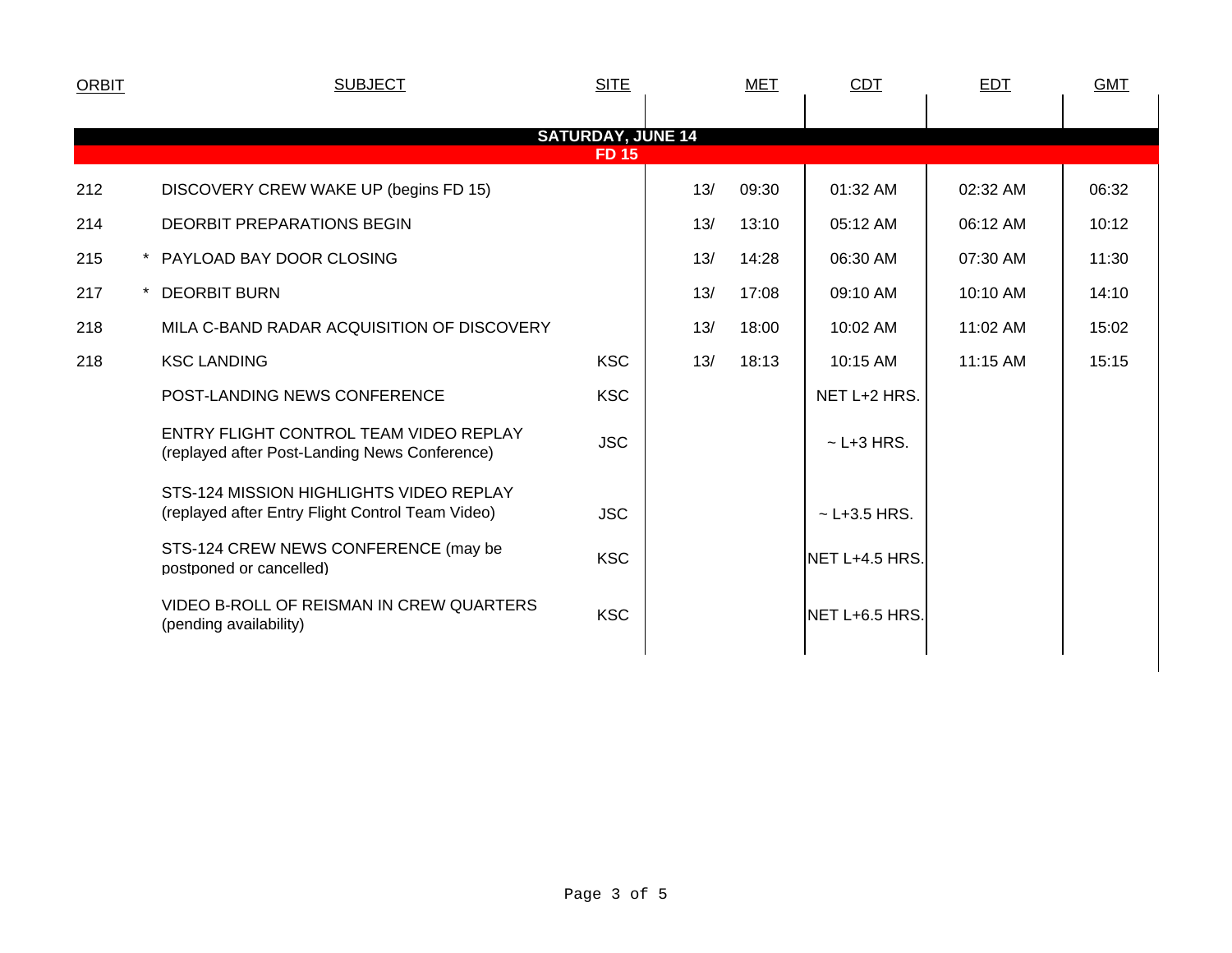| <b>ORBIT</b>        | <b>SUBJECT</b>                                                                                                                                          | <b>SITE</b> | MET | <b>CDT</b> | <b>EDT</b> | GMT |  |  |
|---------------------|---------------------------------------------------------------------------------------------------------------------------------------------------------|-------------|-----|------------|------------|-----|--|--|
|                     |                                                                                                                                                         |             |     |            |            |     |  |  |
|                     |                                                                                                                                                         |             |     |            |            |     |  |  |
|                     | <b>DEFINITION OF TERMS</b>                                                                                                                              |             |     |            |            |     |  |  |
|                     |                                                                                                                                                         |             |     |            |            |     |  |  |
| AMC:                | <b>Americom Satellite</b>                                                                                                                               |             |     |            |            |     |  |  |
| ATV:                | <b>Automated Transport Vehicle</b>                                                                                                                      |             |     |            |            |     |  |  |
| CDRA:               | Carbon Dioxide Removal Assembly in U.S. Destiny Laboratory                                                                                              |             |     |            |            |     |  |  |
| CDT:                | <b>Central Daylight Time</b>                                                                                                                            |             |     |            |            |     |  |  |
| Destiny:            | U.S. Laboratory on ISS<br><b>Extravehicular Mobility Unit</b>                                                                                           |             |     |            |            |     |  |  |
| EMU:<br>ETCS:       | <b>External Thermal Control System</b>                                                                                                                  |             |     |            |            |     |  |  |
| ESA:                | European Space Agency                                                                                                                                   |             |     |            |            |     |  |  |
| ESP:                | <b>External Stowage Platform</b>                                                                                                                        |             |     |            |            |     |  |  |
| EDT:                | <b>Eastern Daylight Time</b>                                                                                                                            |             |     |            |            |     |  |  |
| ETVCG:              | <b>External Television Camera Group</b>                                                                                                                 |             |     |            |            |     |  |  |
| EVA:                | <b>Extravehicular Activity</b>                                                                                                                          |             |     |            |            |     |  |  |
| FCS:                | <b>Flight Control System</b>                                                                                                                            |             |     |            |            |     |  |  |
| FD:                 | <b>Flight Day</b>                                                                                                                                       |             |     |            |            |     |  |  |
| GLAST:              | Gamma-ray Large Area Space Telescope                                                                                                                    |             |     |            |            |     |  |  |
| GMT:                | <b>Greenwich Mean Time</b>                                                                                                                              |             |     |            |            |     |  |  |
| HQ:<br>ISS:         | <b>NASA Headquarters</b><br><b>International Space Station</b>                                                                                          |             |     |            |            |     |  |  |
| JAXA:               | Japan Aerospace and Exploration Agency                                                                                                                  |             |     |            |            |     |  |  |
| JEM-PM:             | Japanese Experiment Module - Pressurized Module (KIBO)                                                                                                  |             |     |            |            |     |  |  |
| <b>JEM RMS:</b>     | Japanese Experiment Module - Remote Manipulator System                                                                                                  |             |     |            |            |     |  |  |
| JLP:                | Japanese Logistics Module - Pressurized Section                                                                                                         |             |     |            |            |     |  |  |
| JSC:                | Johnson Space Center                                                                                                                                    |             |     |            |            |     |  |  |
| JTVE:               | Japanese Television Equipment                                                                                                                           |             |     |            |            |     |  |  |
| KSC:                | Kennedy Space Center                                                                                                                                    |             |     |            |            |     |  |  |
| L:                  | Launch or Landing time                                                                                                                                  |             |     |            |            |     |  |  |
| LIMO:               | Live Interview Media Outlet channel                                                                                                                     |             |     |            |            |     |  |  |
| MECO:               | Main Engine Cut-Off                                                                                                                                     |             |     |            |            |     |  |  |
| MET:<br><b>MILA</b> | Mission Elapsed Time, which begins at the moment of launch and is read: DAYS/HOURS:MINUTES. LAUNCH=00/00:00<br>Merritt Island, Florida Tracking Station |             |     |            |            |     |  |  |
| MLI:                | Multi-Layer Insulation                                                                                                                                  |             |     |            |            |     |  |  |
| MMT:                | <b>Mission Management Team</b>                                                                                                                          |             |     |            |            |     |  |  |
| MS:                 | <b>Mission Specialist</b>                                                                                                                               |             |     |            |            |     |  |  |
| MT:                 | <b>Mobile Transporter</b>                                                                                                                               |             |     |            |            |     |  |  |
| NET:                | No Earlier Than                                                                                                                                         |             |     |            |            |     |  |  |
| NTA:                | Nitrogen Tank Assembly                                                                                                                                  |             |     |            |            |     |  |  |
| OBSS:               | Orbiter Boom Sensor System                                                                                                                              |             |     |            |            |     |  |  |
| ODS:                | <b>Orbiter Docking System</b>                                                                                                                           |             |     |            |            |     |  |  |
| OMS:                | <b>Orbital Maneuvering System</b>                                                                                                                       |             |     |            |            |     |  |  |